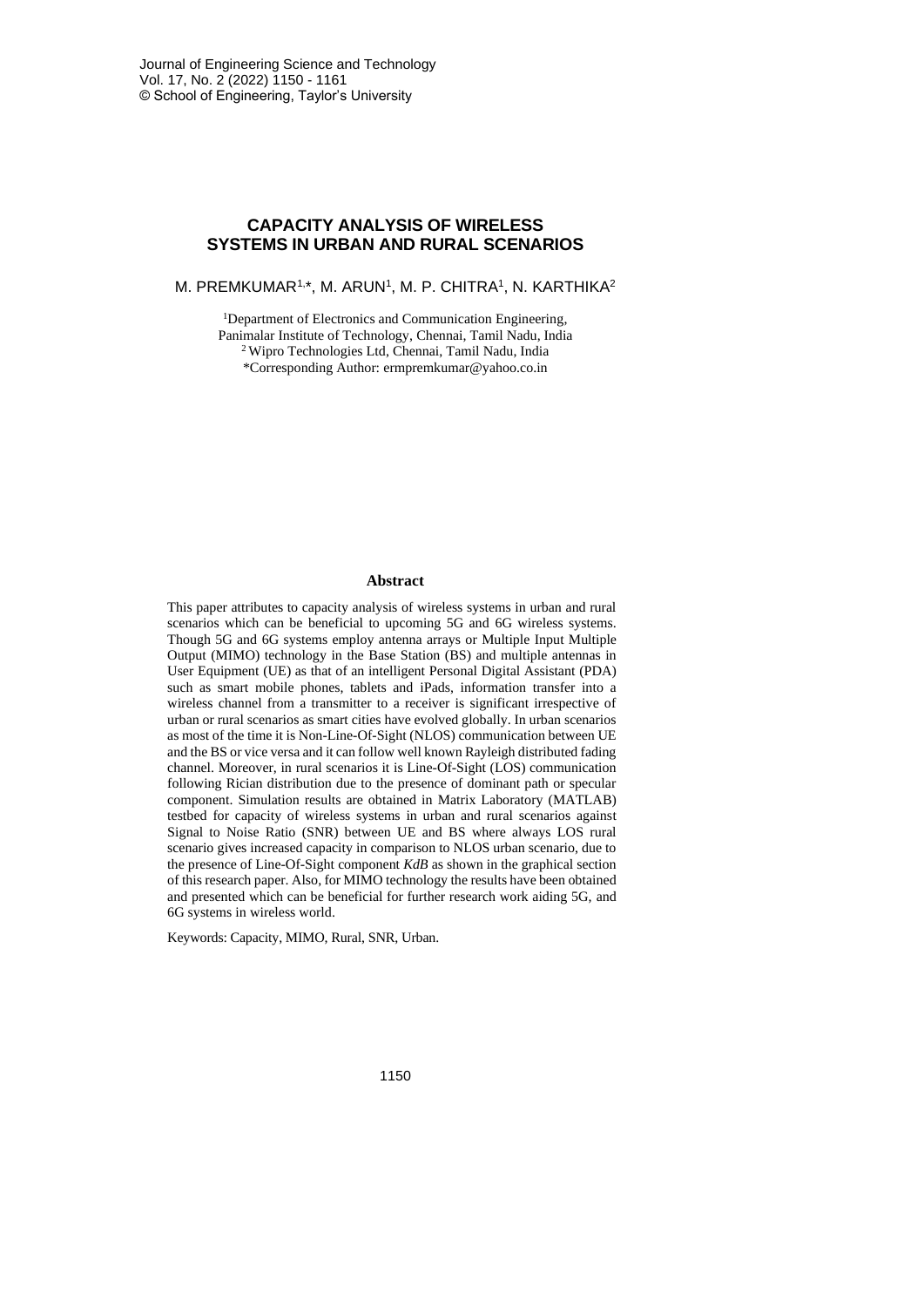## **1.Introduction**

In the arena of wireless world in present day scenario of 5G and 6G, transmission of information data into wireless channel is of prime concern which deals with the metric of capacity [1] for wireless systems in Physical (PHY) layer or network layer perspective for wireless networks [2].

Wireless networks such as Wireless Fidelity (Wi-Fi), Worldwide Interoperability for Microwave Access (WiMAX), Wireless Local Area Networks (WLAN), Wireless Personal Area Networks (WPAN) or any wireless networks [3], capacity analysis [4, 5] are significant for determining the number of bits a channel [6] can pass though fading arises. Higher data rate requirements of the order of Megabits per second (Mbps) and Gigabits per second (Gbps) are required for wireless systems/networks in 5G and 6G systems.

Also, massive MIMO systems which are evolving, are based on the modulation scheme and amount of information holding capacity in a wireless system [7, 8]. Irrespective of the upcoming wireless transceiver chains, applications such as audio, video, multimedia, environment monitoring using microwave application sensors [9] where electronic circuitry using combinational circuits [10] and sequential circuits are employed, information flow in a channel pertaining to capacity gains significance.

In addition, in emergency/disaster management situations like that of cognitive radio [11] applications, information-oriented bounds in the form of capacity are needed. Whatever might be the application, signal propagation may be either Line-Of-Sight (LOS) [12, 13] or Non-Line-Of-Sight (NLOS) [14] for any wireless application/scenario. It is well known that NLOS occurs in urban scenarios and LOS predominantly in rural scenarios and for such systems analysis, metrics are capacity in bits/second or spectral efficiency in bits/s/Hz.

Figure 1 shows wireless system scenario portraying NLOS and LOS between user equipment to the base station which in turn is connected to a cloud environment which can also be in tandem with Internet of Things (IoT) and Public Switched Telephone Network (PSTN). Further, Multiple Input Multiple Output (MIMO) systems which employ multiantenna technology can also improve spectral efficiency, coverage and reliability.



**Fig. 1. Wireless system scenario for urban scenario NLOS and rural scenario LOS.**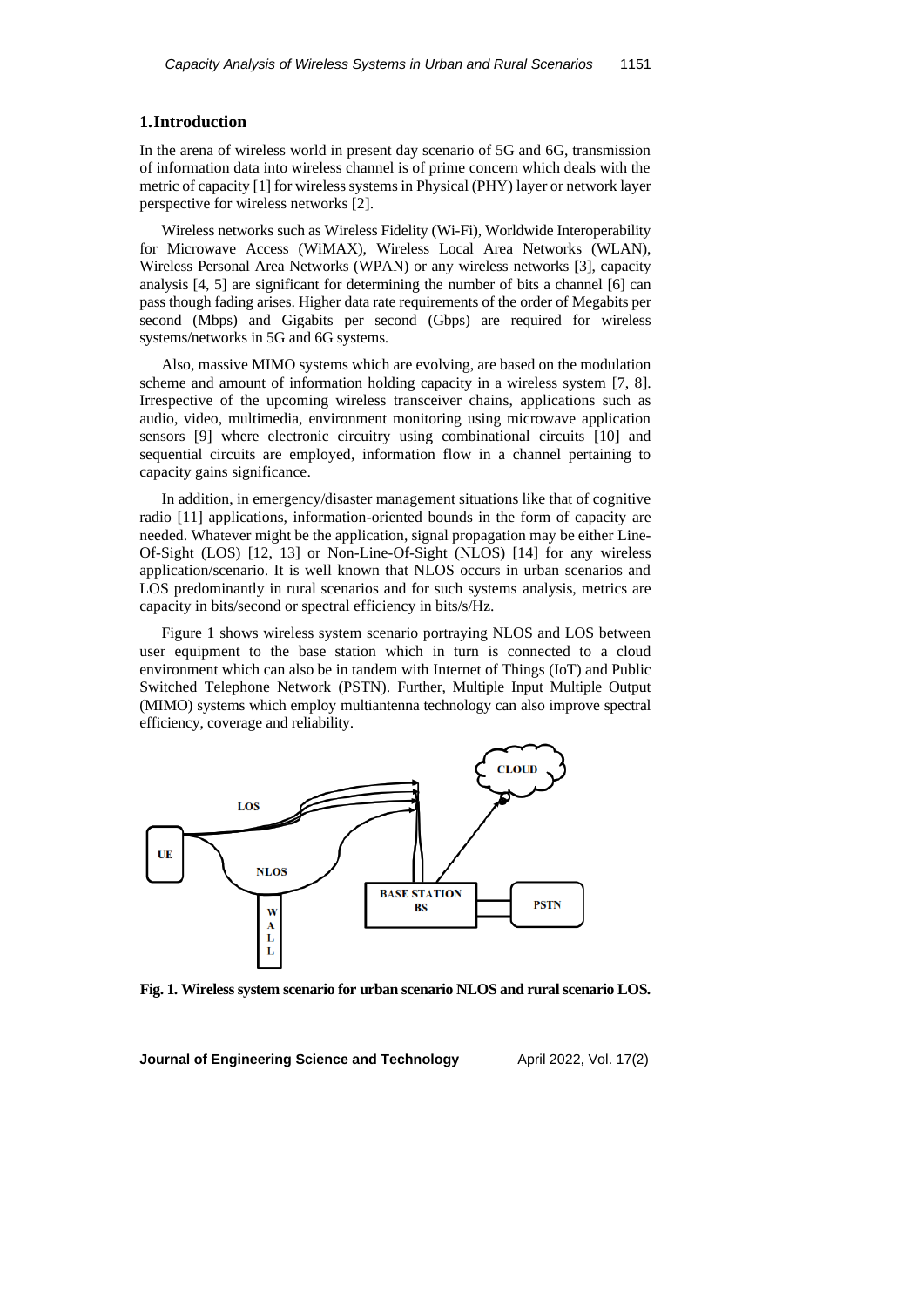#### 1152 *M*. *Premkumar et al*.

Several research articles have been proposed for capacity analysis of wireless systems [13-22]. Research work [13] deals with MIMO capacity for an indoor scenario whereas [14] presents Line-Of-Sight and Non-Line-Of-Sight environments capacity nearing Gigahertz frequency ranges.

Also, [15] gives wireless system capacity of users depending on time, whereas [16] is related to capacity of smart antenna systems, [17] presents Rician fading channel-based analysis of capacity. The research paper of [18] deals with capacity in cellular networks. Research work of [19] is concerned with capacity under various composite fading channels and [20] addresses capacity of Non-Orthogonal Multiple Access (NOMA) multiuser MIMO system used for 5G systems.

Literature [21] deals with capacity planning for 5G and [22] analyses delay for mobile Adhoc networks with social aware perspective. However recent trends in 5G systems such as Massive MIMO [23], Millimetre-Wave (MMWave) technologies [24] where a greater number of antennas are to be employed for achieving data rates of the order of Mbps and Gbps, capacity analysis needs to be done. Also upcoming 6G systems [25, 26] where data rates of the order of more than Gbps are expected metric of capacity analysis attains significance.

Though the works from [13-22] are excellent research literatures for capacity of wireless systems with different technologies and various aspects, this proposed research paper gives capacity of wireless systems in urban and rural scenarios between a user equipment and base station.

This research paper is written in the manner that introduction is given in Section 1, Section 2 presents proposed system model in urban and rural scenarios with its MIMO technology. Section 3 outlines capacity of urban and rural scenarios. Section 4 presents the obtained simulation results for capacity analysis and Section 5 gives conclusions to the research paper.

## **2.Proposed System Model in Urban and Rural Scenarios**

The proposed system model considers a User Equipment (UE) with a single antenna and Base Station (BS) with multiple antennas. When the user equipment as shown in Fig. 1 transmits a signal *d*, at a particular given time instant *t*, the received signal  $r_{urban}$  for an urban scenario in Non-Line-Of-Sight (NLOS) channel  $h_{urban}$ following Rayleigh distribution [27] is given by

$$
r_{urban} = h_{urban}d + n_{urban} \tag{1}
$$

The urban scenario NLOS channel is Rayleigh distributed and has a Probability Density Function (PDF) given by

$$
f(h_{urban}) = \begin{cases} \frac{h_{urban}}{\sigma^2} \exp\left(\frac{h_{urban}^2}{2\sigma^2}\right); 0 \le h_{urban} \le \infty\\ 0; (0 < h_{urban}) \end{cases} \tag{2}
$$

where  $\sigma^2$  is the statistics related to average power of the received signal. Similarly, the received signal  $r_{\text{rural}}$  for a rural scenario Line-Of-Sight (LOS) channel follows Rician distribution [27] and it is expressed as

$$
r_{\text{rural}} = h_{\text{rural}}d + n_{\text{rural}} \tag{3}
$$

The rural LOS channel is Rician distributed has a PDF which is written as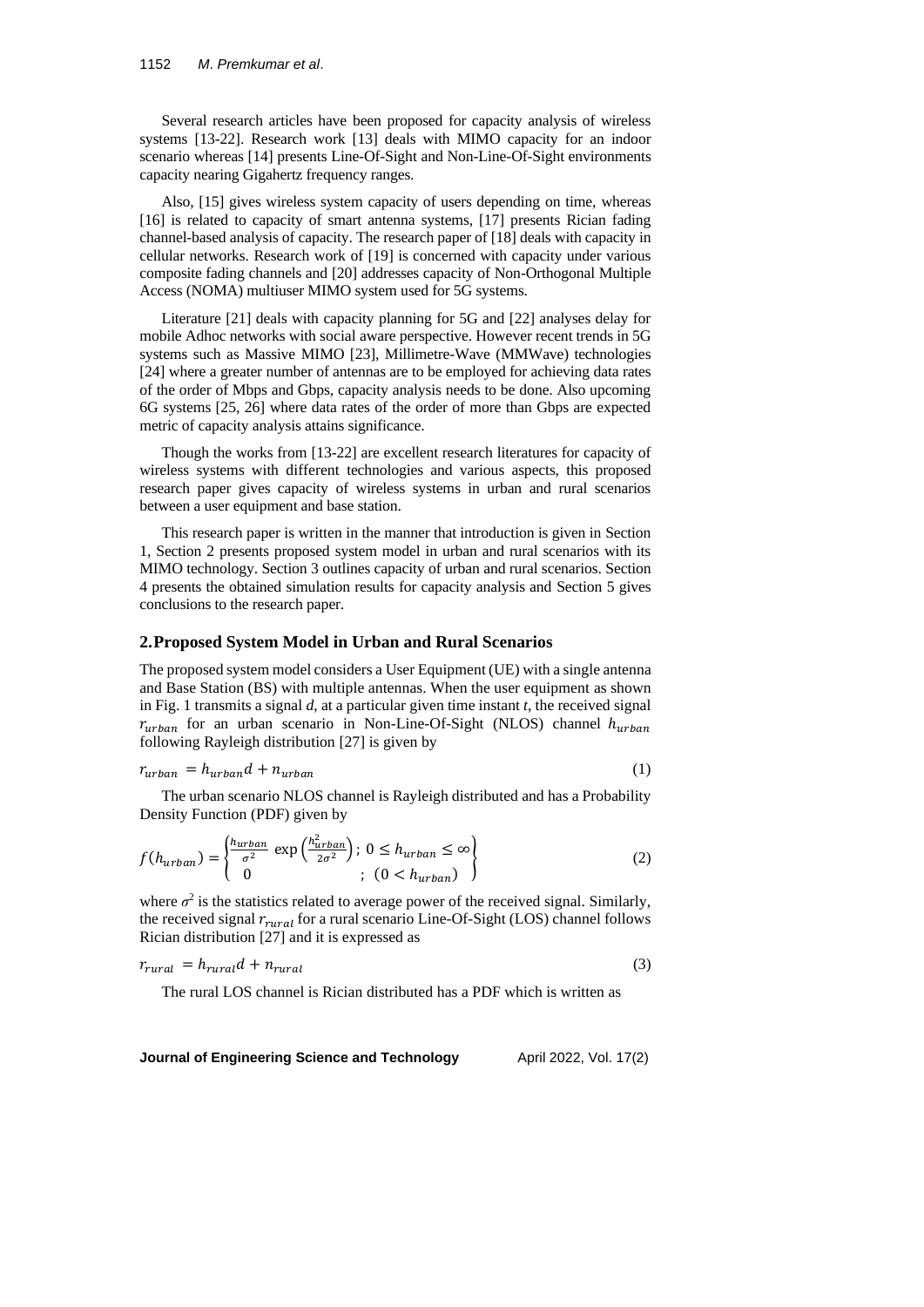$$
f(h_{rural}) = \begin{cases} \frac{h_{rural}}{\sigma^2} e^{\frac{-(h_{rural}^2 + V^2)}{2\sigma^2}} I_0 \left( \frac{V h_{rural}}{\sigma^2} \right); \text{ for } (V \ge 0; h_{rural} \ge 0) \\ 0, \text{ for } (h_{rural} < 0) \end{cases} \tag{4}
$$

where *V* is amplitude, and it plays a role in the dominant factor or specular component in LOS. Similarly, the proposed system for urban and rural scenarios can be extended to MIMO systems where it can increase the spectral efficiency to a greater extent. In continuation with above expressions, the  $N_r \times N_t$  MIMO urban received signal matrix *Rurban* is observed as

$$
R_{urban} = H_{urban}D + N_{urban} \tag{5}
$$

where  $H_{urban}$  is  $N_r \times N_t$  MIMO channel matrix and **D** is  $N_t \times N_t$  data signal matrix,  $N_{\text{urban}}$  is the  $N_r \times N_t$  Additive White Gaussian Noise (AWGN) matrix. Also, MIMO rural received signal matrix *Rrural* is given as

$$
R_{rural} = H_{rural} D + N_{rural} \tag{6}
$$

The expressions of the received signal in the base station for urban and rural scenarios are given by Eqs. (1) and (3) and the MIMO received signal matrix for urban and rural scenarios are represented in Eqs. (5) and (6) from which capacity analysis can be derived which is dealt in Section 3. The following algorithm stated in below steps are used find the capacity [28] as follows:

## **Step1:**

Capacity is the maximization of Mutual Information [28] and it is obtained in bits/s as specified in Eq. (7).

#### **Step2:**

Determine the Mutual Information based on the transmitted data signal and received data signal which is difference of differential entropy of received signal and conditional entropy or noise entropy as specified in Eq. (8)

#### **Step3**:

Obtain the differential entropy of the received signal and conditional differential entropy or the noise entropy for the given statistics as specified in Eqs. (9) and (16).

#### **Step4**:

From the obtained entropies in step 3 determine Mutual Information for the given scenario as per Eq. (17).

### **Step 5:**

Compute the Capacity for a given scenario as in Eqs. (21) or (22)

# **3.Capacity Analysis in Urban and Rural Scenarios**

To derive the capacity of wireless system urban scenario, consider Eq. (1) where capacity or instantaneous capacity is considered to be maximization of the mutual information [28] which is formulated as

$$
c_{urban} = \max_{f_{d(d)}} |I(d; r_{urban})|
$$
\n(7)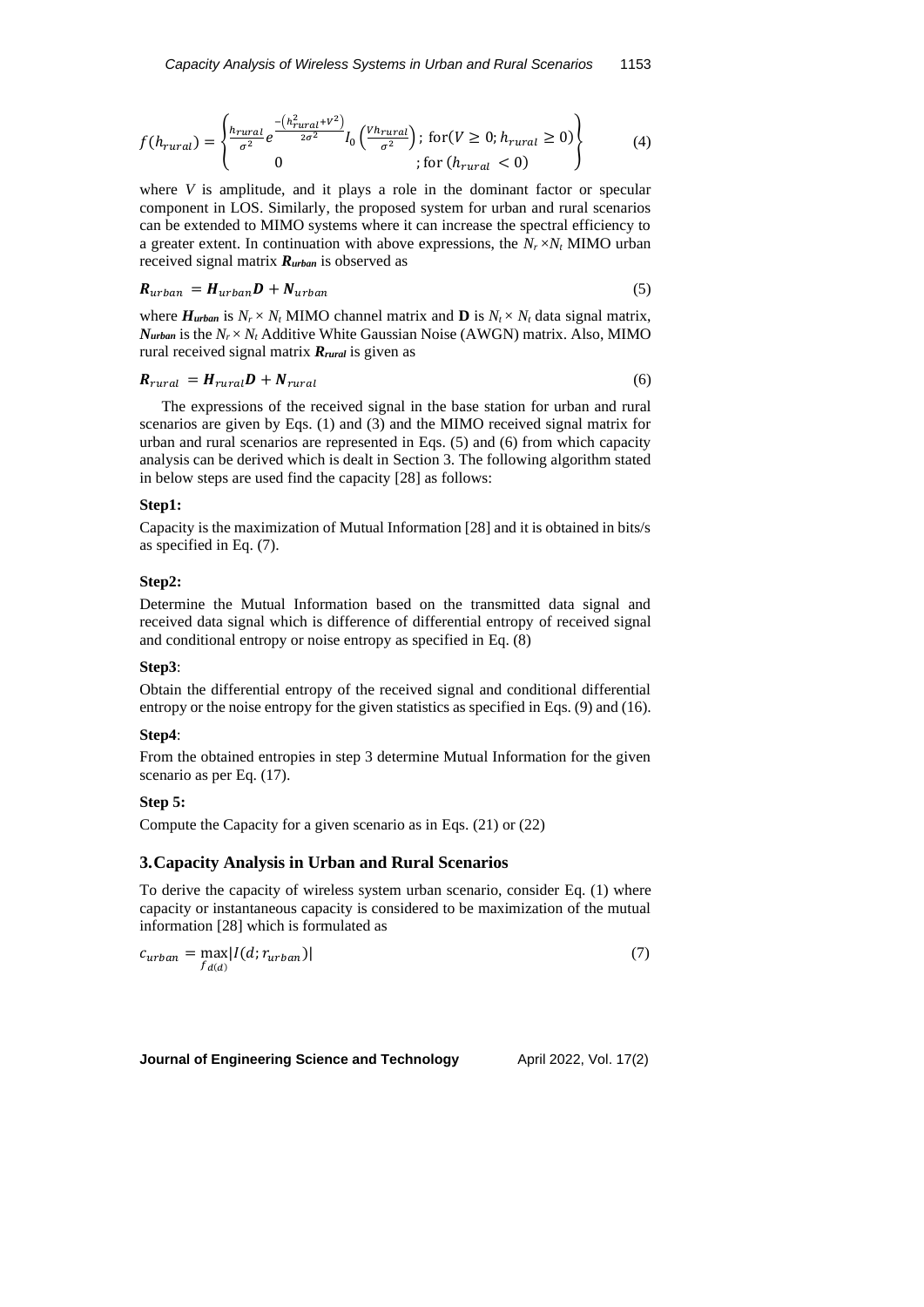where  $I(d; r_{urban})$  is the mutual information between the transmitted data symbol or data signal and received signal in urban scenario from UE to BS is mathematically given as

$$
I(d; r_{urban}) = h_e(r_{urban}) - h_e\left(\frac{r_{urban}}{d}\right)
$$
\n(8)

where  $h_e(r_{urban})$  is the differential entropy of the received signal and  $h_e\left(\frac{r_{urban}}{d}\right)$  $\frac{rban}{d}\big)$ is the conditional entropy of the received signal with data signal or noise entropy. Following the footsteps above stated further, the differential entropy of the received signal [28] is given as

$$
h_e \left( r_{urban} \right) = \frac{1}{2} \log_2 2\pi e \left| \sigma_{r_{urban}}^2 \right| \tag{9}
$$

where  $\sigma_{rurban}^2$  is the variance of the urban received signal in the BS where it is given as

$$
\sigma_{r_{urban}}^2 = E[r_{urban}r_{urban}^H]
$$
\n(10)

Substituting Eq. (1) in Eq. (10) it reaches to

$$
\sigma_{r_{urban}}^2 = E\big[(h_{urban}d + n_{urban})(h_{urban}d + n_{urban}^H)\big] \tag{11}
$$

Cross multiplying the terms and representing it further, we get four terms and cross correlation between data signal and noise signal are independent of each other and it is zero. Considering only the autocorrelation terms it is given as

$$
\sigma_{r_{urban}}^2 = E[(h_{urban}dd^H h_{urban}^H)] + E[nn^H] \tag{12}
$$

It is further given as

$$
\sigma_{r_{urban}}^2 = E[h_{urban}h_{urban}^H]E[(dd^H)] + E[n_{urban}n_{urban}^H]
$$
\n(13)

where  $E[(dd^H) = ||d||^2 = P_s]$  is the signal power from data signal which is scalar;  $E[h_{urban}h_{urban}^H]$  is the urban channel coefficient magnitude  $E[h_{urban}h_{urban}^H] =$  $||h_{urban}||^2$ ; and  $E[n_{urban}n_{urban}^H] = ||n_{urban}||^2 = N_o$  is the noise power.

Substituting the above stated values in Eq. (13) the variance of the received signal is

$$
\sigma_{r_{urban}}^2 = ||h_{urban}||^2 P_s + N_0 \tag{14}
$$

The differential entropy of the received signal using (14) is observed as

$$
(r_{urban}) = \frac{1}{2} \log_2 2\pi e ||h_{urban}||^2 P_s + N_0|
$$
\n(15)

Also, the noise entropy or conditional differential entropy is related to only using noise terms and it is

$$
h_e\left(\frac{r_{urban}}{d}\right) = \frac{1}{2}\log_2 2\pi e |N_o| \tag{16}
$$

Substituting Eqs. (15) and (16) into Eq. (8) it results in

$$
I(d; r_{urban}) = \frac{1}{2} \log_2 2\pi e ||h_{urban}||^2 P_s + N_0| - \frac{1}{2} \log_2 2\pi e |N_0|
$$
 (17)

Simplifying further, in terms of log division rule

$$
I(d; r_{urban}) = \frac{1}{2} \frac{\log_2 2\pi e}{\log_2 2\pi e} \left( \frac{\|h_{urban}\|^2 P_S + N_0}{N_0} \right)
$$
(18)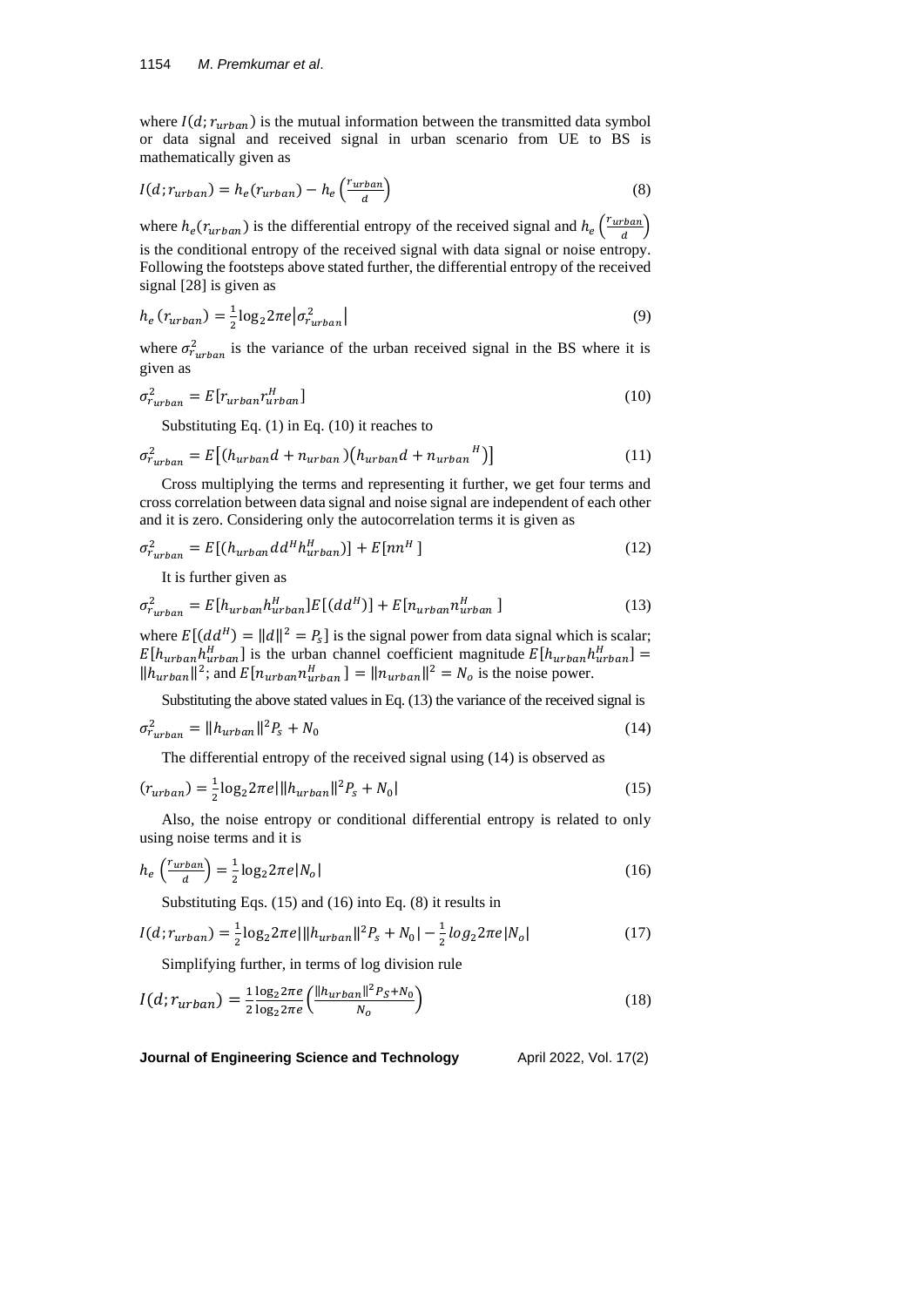Further Simplification reaches to

$$
I(d; r_{urban}) = \frac{1}{2} \frac{\log_2 2\pi e}{\log_2 2\pi e} \left( \frac{\|h_{urban}\|^2 P_S}{N_0} + \frac{N_0}{N_0} \right)
$$
(19)

The mutual information for urban channel scenario is

$$
I(d; r_{urban}) = \frac{1}{2} \log_2 \left( \frac{\|h_{urban}\|^2 P_s}{N_0} + 1 \right)
$$
 (20)

The capacity of wireless system in urban scenario is derived to be

$$
c_{urban} = \max_{f_{d(d)}} \left| \frac{1}{2} \log_2 \left( 1 + \frac{\|h_{urban}\|^2 P_S}{N_0} \right) \right| \tag{21}
$$

Also, the capacity of wireless system in rural scenario can also be obtained and straightforward it is written as

$$
c_{rural} = \max_{f_{d(d)}} \left| \frac{1}{2} \log_2 \left( 1 + \frac{\|h_{rural}\|^2 P_S}{N_0} \right) \right| \tag{22}
$$

where  $h_{\text{rural}}$  is the rural channel exhibiting Line-Of-Sight (LOS) propagation in which a dominant component is present which is always a complex entity and has a factor of *KdB*. Stating the fact, rural scenario channel can also be addition of Non-Line-Of-Sight component and dominant component. On the other hand, proceeding in above fashion, the MIMO urban wireless capacity and MIMO rural wireless capacity can also be found to be as

$$
c_{MIMOurban} = \max_{f_D(D)} \left| \frac{1}{2} \log_2 \left( I + \frac{\|H_{urban}\|^2 P_S}{N_0 N_t} \right) \right| \tag{23}
$$

$$
c_{MIMorural} = \max_{f_D(D)} \left| \frac{1}{2} \log_2 \left( I + \frac{\|H_{rural}\|^2 P_S}{N_0 N_t} \right) \right| \tag{24}
$$

#### **4.Results and Discussion**

This section presents the simulation results for capacity analysis of wireless systems in urban scenario and rural scenario and also its MIMO capacity graphical analysis. Capacity against Signal to Noise Ratio (SNR) is observed in MATLAB simulation testbed where the urban scenario is Non-Line-Of-Sight (NLOS) following Rayleigh distribution and the rural scenario is Line-Of-Sight (LOS) following Rician distribution given by various Line-Of-Sight factors such as  $K = 5$ dB,10 dB,15 dB and 20 dB. Also, MIMO wireless systems capacity in urban scenario and rural scenario is also analysed for various antenna configurations. The frequency of operation of the wireless systems is 800 MHz which is commonly used in cellular wireless systems.

Figure 2 shows the obtained capacity in urban NLOS Scenario following Rayleigh distribution and LOS Scenario following Rician distribution where it has a predominant LOS component. As per the inference from graph in Fig. 2, to achieve higher capacity values for 8 dB the capacity obtained in urban scenario is  $1.2\times10^9$  bits/s/Hz and capacity of  $4.8\times10^9$  bits/s/Hz for rural scenario. This increase in capacity of wireless system in rural scenario is due to the presence of Line-Of-Sight or specular component (or) dominant component namely  $K = 5$  dB which contributes to increase the capacity which can be a complex constant.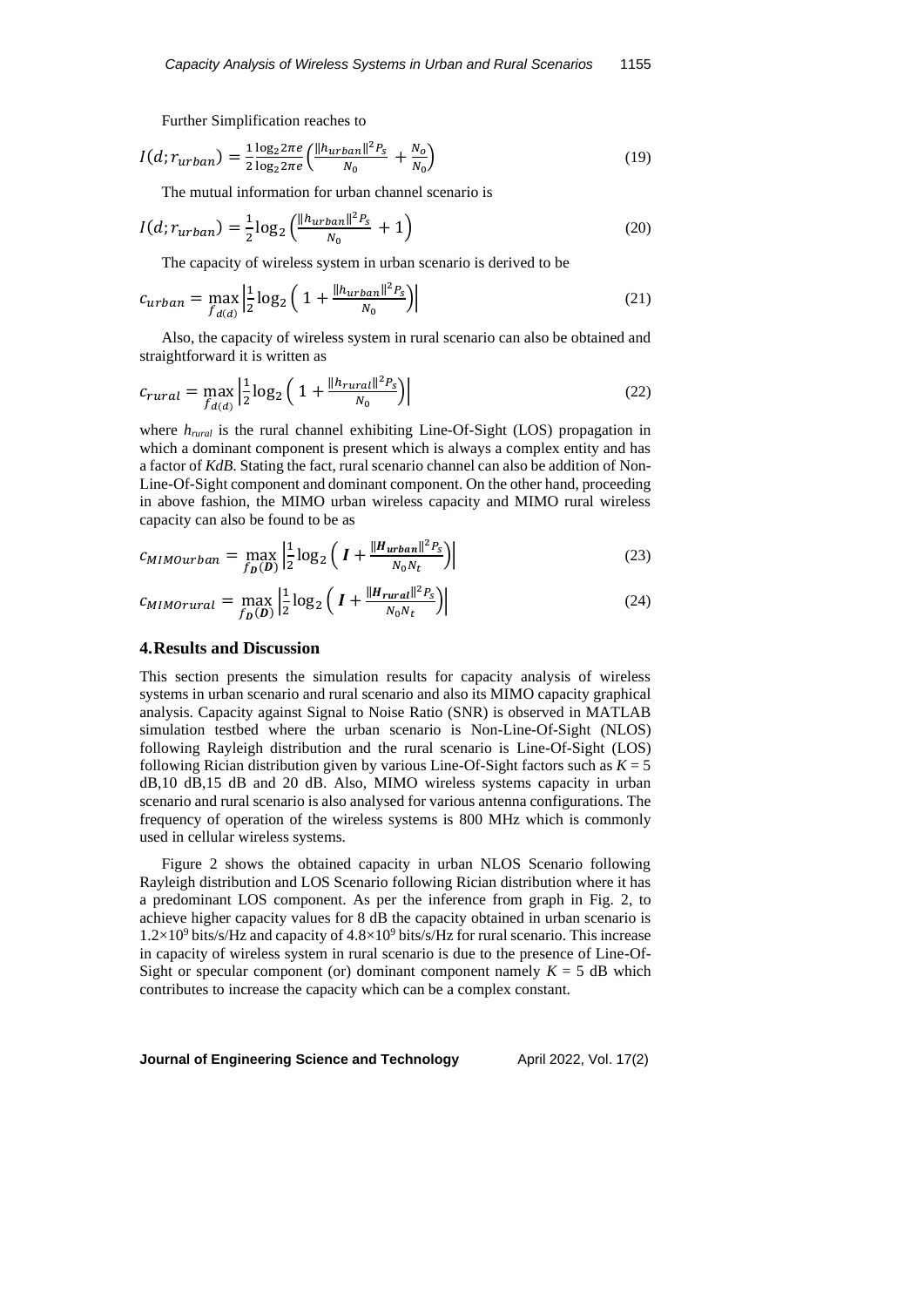

**Fig. 2. Capacity in urban scenario NLOS and rural scenario LOS.**

Figure 3 graphically gives capacity in LOS Scenario following Rician distribution for various Line-Of-Sight components such as  $K = 5$  dB, 10 dB, 15 dB and 20 dB. As the LOS component (or) dominant component value increases the capacity of the wireless system increases which shows the contribution of having LOS component which is present in rural environments and outdoor environments. Table 1 shows the obtained capacity in rural LOS scenario for various *K* factors as portrayed in Fig. 3.



**Fig. 3. Capacity analysis in rural scenario LOS for various** *K* **factors.**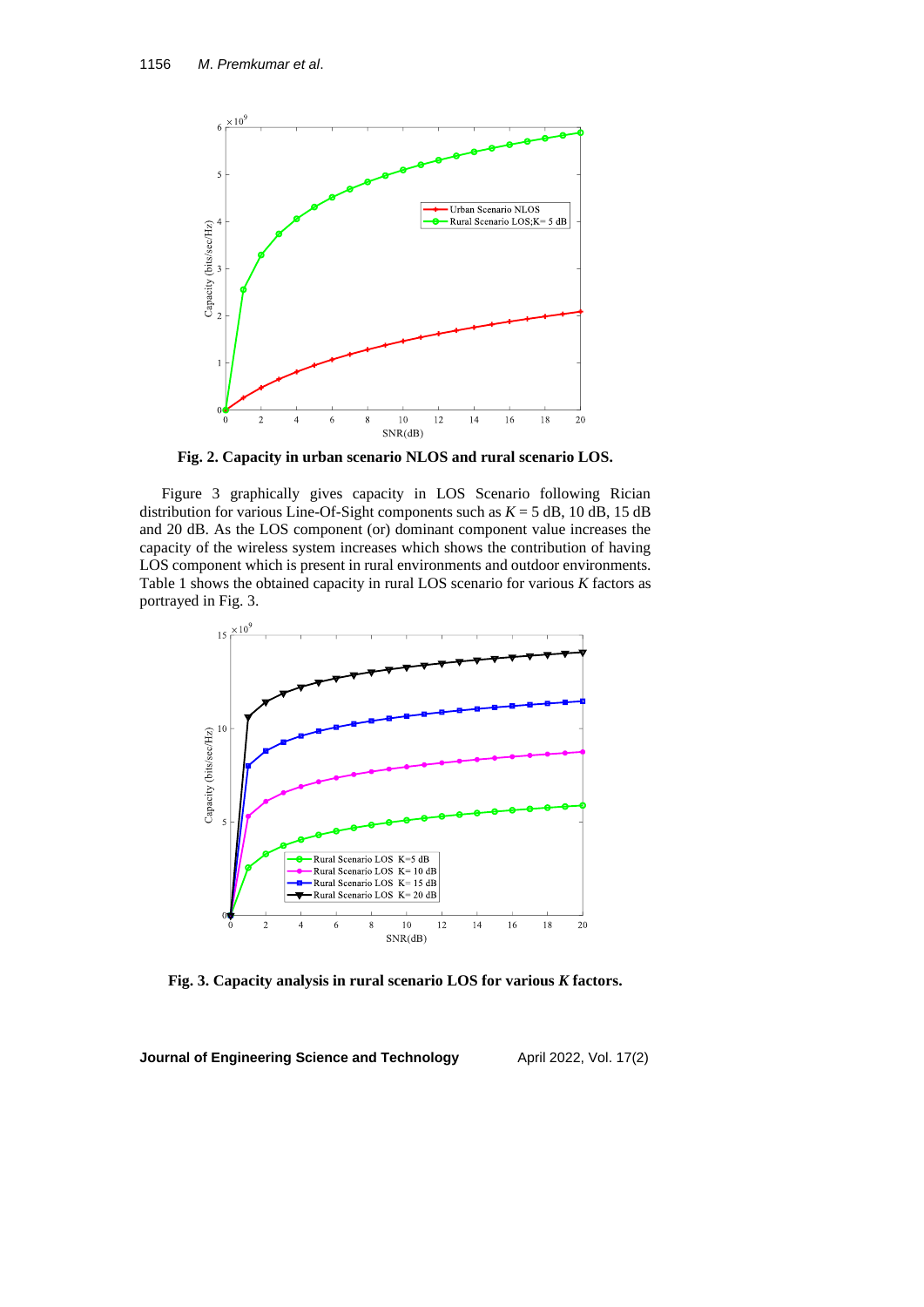| Table 1. Capacity analysis in Fural secharity LOD |                                |  |
|---------------------------------------------------|--------------------------------|--|
| <b>Rician Channel Factor K</b>                    | Capacity (bits/s/Hz)           |  |
| $SNR = Eb/No = 10 dB$ ; BW= 800 MHz               |                                |  |
| 5 dB                                              | $5\times10^9$ ; bits/s/Hz      |  |
| 10dB                                              | $8 \times 10^9$ ; bits/s/Hz    |  |
| 15 dB                                             | $10.0 \times 10^9$ ; bits/s/Hz |  |
| 20 dB                                             | $13.3 \times 10^9$ ; bits/s/Hz |  |

**Table 1. Capacity analysis in rural scenario LOS**

Figure 4 shows MIMO wireless system capacity analysis, in NLOS urban scenario where capacity increases as the number of transmit antennas and receive antennas increases. The increase in capacity is due to diversity gain which is the product of number of transmit antennas  $N_t$  and receive antennas  $N_r$ . For comparison, capacity analysis in Additive White Gaussian Noise (AWGN) channel and Single Input Single Output (SISO) case is also shown which can be analysed while developing and designing IoT smart cities incorporating cloud networks. Also, when increasing the number of transmit antennas, receive antennas  $N_t = N_r$ , for 2, 4, 8, 12 and 16 and when examined via simulation results, capacity increases with increase in SNR which can be useful for development and analysis of 5G and 6G systems.



**Fig. 4. MIMO capacity analysis in urban scenario NLOS.**

Figure 5 shows MIMO capacity analysis in LOS rural scenario for various LOS components given by Rician component factors  $K = 5$  dB, 10 dB, 15 dB and 20 dB. As the Line-Of-Sight component value increases and the MIMO antenna configuration size increases the capacity also increases due to the fact of diversity gain provided by the antennas which is the product of number of transmit antennas  $N_t$  and  $N_r$  receive antennas. The obtained results can be used for development of 5G and 6G systems [21-26]where data rate in terms of Gbps are expected for various applications.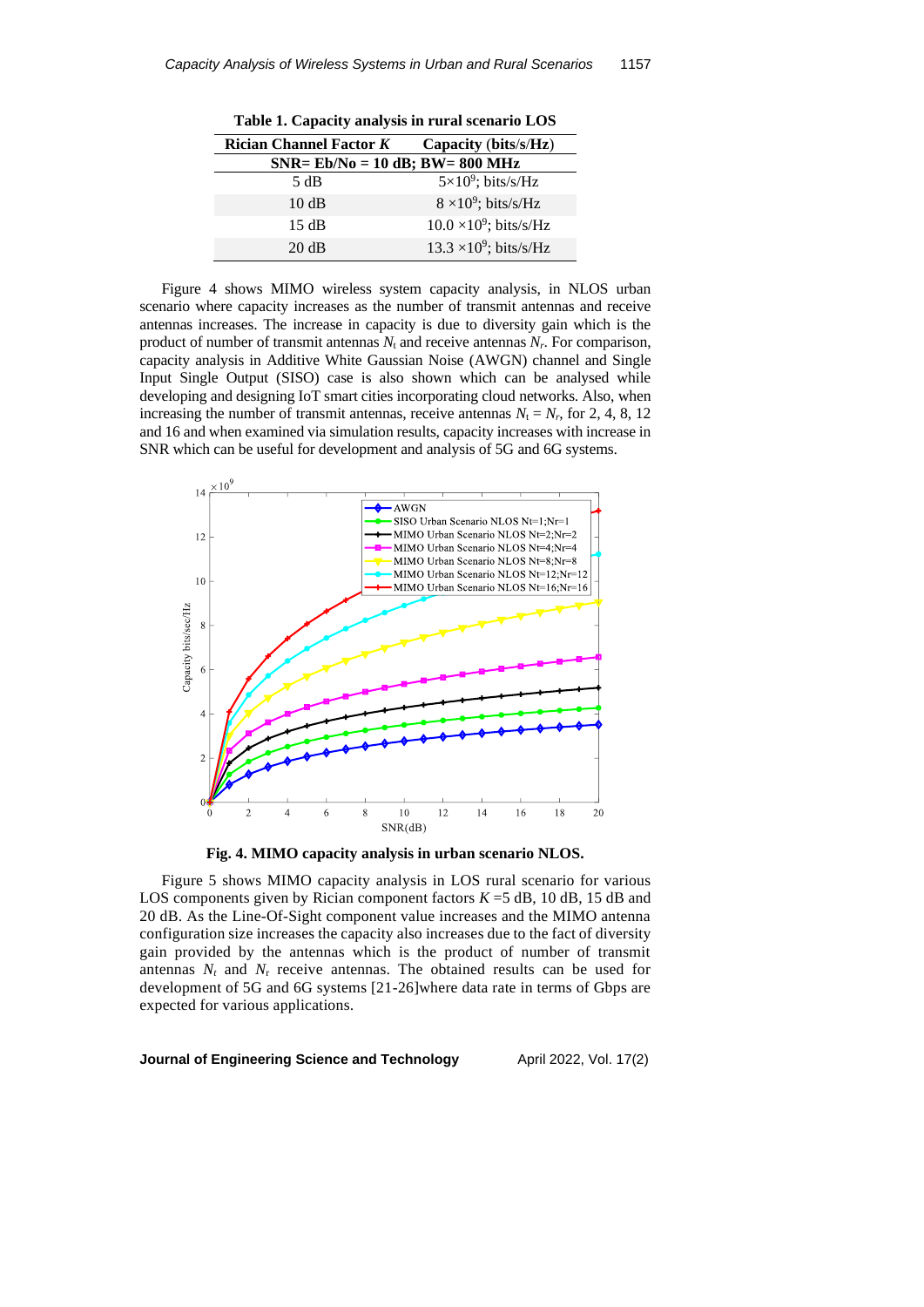

**Fig. 5. MIMO capacity analysis in rural scenario LOS.**

# **5.Conclusions**

This research paper gives valuable information regarding the capacity of wireless systems in urban and rural scenarios. As smart cities with IoT enabled embedded technologies in urban and rural scenarios are becoming a driving force globally worldwide, the results presented here will be highly beneficial to develop applications relating to capacity analysis and other performance metrics such as bit error rate and outage probability. The obtained results can be employed for designing future wireless 5G and 6G systems where high data rate applications are expected to cater the needs of multimedia applications of the order of Gbps. In future this work can be extended to multiuser systems and interference limited systems.

| <b>Nomenclatures</b>       |                                                               |
|----------------------------|---------------------------------------------------------------|
| $\mathcal{C}$              | Channel capacity between UE and BS in bits/s/Hz               |
| d                          | Data signal between UE and BS                                 |
| D                          | Data signal matrix between UE and BS                          |
| $\boldsymbol{H}$           | MIMO channel matrix between UE and BS in urban/rural scenario |
| h                          | Channel between UE and BS in urban/rural scenario             |
| $\Vert h \Vert^2$          | Norm squared value                                            |
| $h_{\scriptscriptstyle e}$ | Differential Entropy of the received signal /noise signal     |
|                            | Identity matrix                                               |
| I(.)                       | Mutual Information between UE and BS in bits/s                |
| I                          | Determinant value of any entity                               |
| N <sub>O</sub>             | Noise Power at BS in Watts                                    |
| $N_r$                      | Number of receive antennas                                    |
| $N_t$                      | Number of transmit antennas                                   |
| Ps                         | Signal Power in Watts                                         |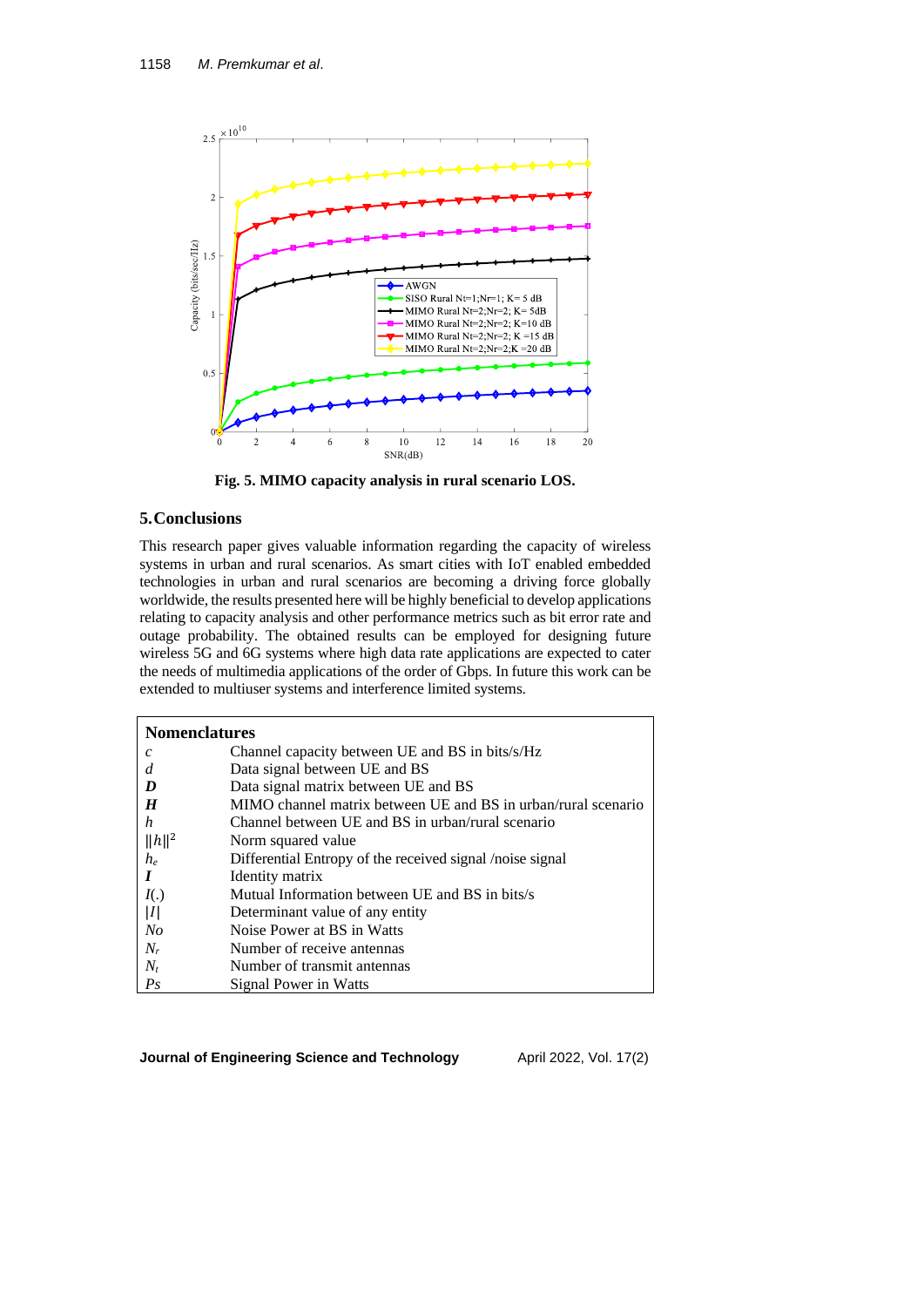| <b>Greek Symbols</b> |                                   |  |
|----------------------|-----------------------------------|--|
| $\sigma^2$           | Variance of the received signal   |  |
| <b>Abbreviations</b> |                                   |  |
| <b>AWGN</b>          | Additive White Gaussian Noise     |  |
| <b>BS</b>            | <b>Base Station</b>               |  |
| Gbps                 | Gigabits per second               |  |
| IoT                  | Internet of Things                |  |
| LOS.                 | Line-Of-Sight                     |  |
| MATLAB               | Matrix Laboratory                 |  |
| <b>Mbps</b>          | Megabits per second               |  |
| <b>MIMO</b>          | Multiple Input Multiple Output    |  |
| <b>MMWave</b>        | Millimeter-Wave                   |  |
| <b>NLOS</b>          | Non-Line-Of-Sight                 |  |
| <b>NOMA</b>          | Non-Orthogonal Multiple Access    |  |
| <b>PDA</b>           | Personal Digital Assistant        |  |
| <b>PSTN</b>          | Public Switched Telephone Network |  |
| <b>SNR</b>           | Signal to Noise Ratio             |  |
| UE                   | User Equipment                    |  |
| Wi-Fi                | <b>Wireless Fidelity</b>          |  |
| WLAN                 | Wireless Local Area Network       |  |
| <b>WPAN</b>          | Wireless Personal Area Network    |  |

## **References**

- 1. Winters, J.H.; Salz, J.; and Gitlin, R.D. (1992). The capacity of wireless communication systems can be substantially increased by the use of antenna diversity. *Proceedings of the First International Conference on Universal Personal Communications - ICUPC '*92, Dallas, TX, USA, 0028-0032.
- 2. Gupta, P.; and Kumar P.R.;(2000). The capacity of wireless networks. *IEEE Transactions on Information Theory*, 46(2), 388-404.
- 3. Jorswieck, E.A.; and Boche, H. (2004). Channel capacity and capacity-range of beamforming in MIMO wireless systems under correlated fading with covariance feedback. *IEEE Transactions on Wireless Communications*, 3(5), 1543-1553.
- 4. Xue, F.; Xiang, L.L.; and Kumar, P.R. (2005). The transport capacity of wireless networks over fading channels. *IEEE Transactions on Information Theory*, 51(3), 834-847.
- 5. Niesen, U., Gupta, P., and Shah, D. (2009). On capacity scaling in arbitrary wireless networks over fading channels. *IEEE Transactions on Information Theory*, 55(9), 3959-3982.
- 6. Babaei, A.; Agrawal, P.; and Jabbari B. (2012). Capacity bounds in random wireless networks. *Journal of Communications and Networks*, 14(1), 1-9.
- 7. Laufer, R.; and Kleinrock, L. (2016). The capacity of wireless CSMA/CA networks. *IEEE*/*ACM Transactions on Networking*, 24(3), 1518-1532.
- 8. Melnychuk, I.E.; and Shelkovnikov, B.N. (2013). Channel capacity analysis of wireless communications systems. *Proceedings of the Twenty Third International*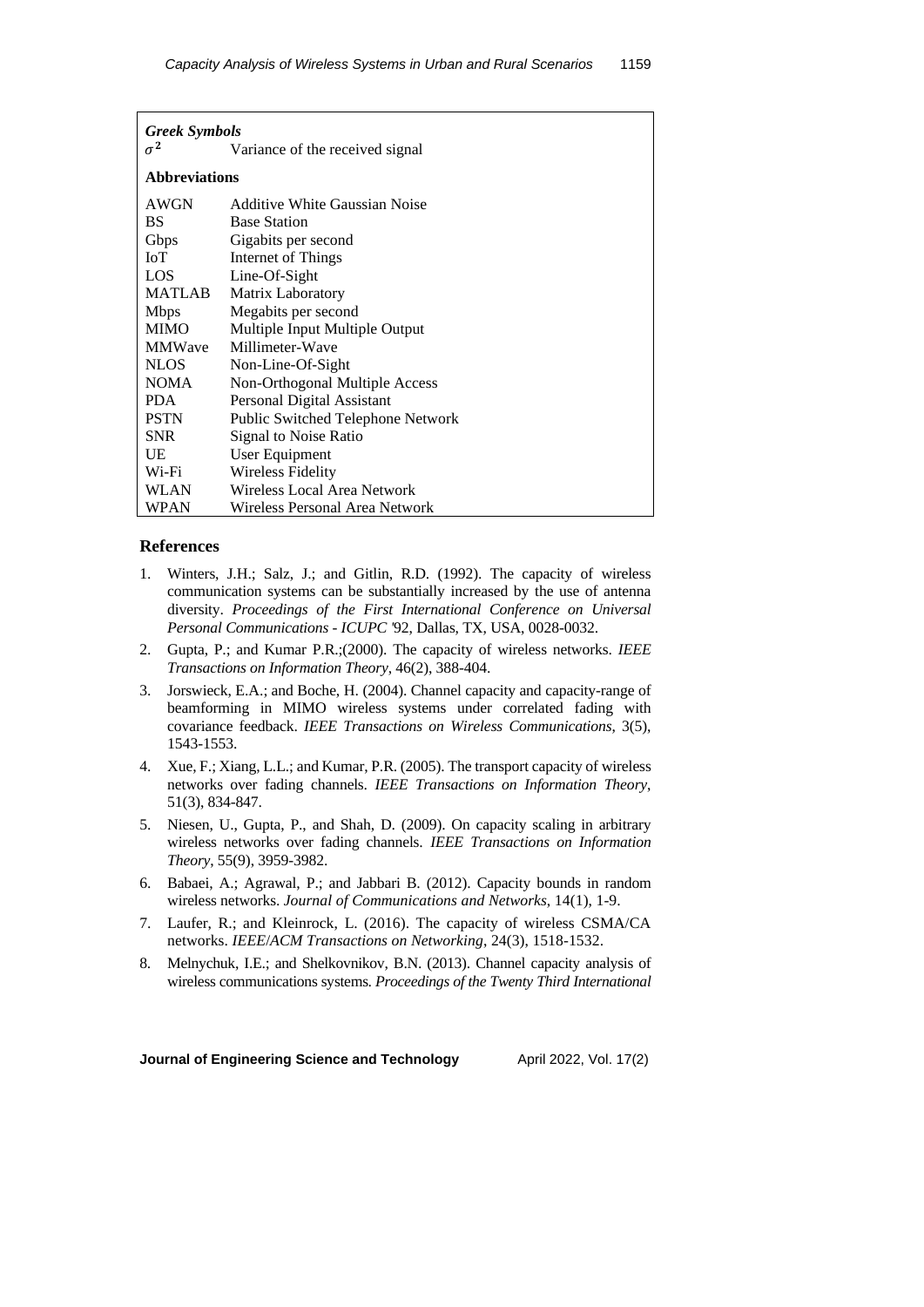*Criemean Conference Microwave & Telecommunication Technology*, Sevastopol, Ukraine, 334-335.

- 9. Jackson, B.; and Jayanthy, T. (2014).Moisture content determination using microstrip fractal resonator sensor. *Research Journal of Applied Sciences*, *Engineering and Technology*, 7(14), 2994-2997.
- 10. Sridevi, V.; and Jayanthy, T. (2014). Minimization of CNTFET ternary combinational circuits using negation of literals technique. *Arabian Journal for Science and Engineering*, 39(6), 4875-4890.
- 11. Premkumar, M.; Chitra, M.P.; and Arun M. (2015).Channel estimation algorithms and bit error rate analysis of cognitive radio. *ARPN Journal of Engineering and Applied Sciences*, 10(8), 3614-3620.
- 12. Uthansakul, P.; Bialkowski, M.E.; Durrani, S.; Bialkowski, K.; and Postula, A. (2005). Effect of line of sight propagation on capaciy of an indoor MIMO system. *Proceedings of the IEEE Antennas and Propagation Society International Symposium*, Washington DC, USA, 707-710.
- 13. Sakaguchi, K.; Chua, H.Y. E.; and Araki, K. (2005). MIMO channel capacity in an indoor line-of-sight environment. *IEICE*, *Transaction on Communications*, E88-B(7), 3010-3019.
- 14. Jie, D.; Wang, J.; Zhang, H.; and Wang, G. (2010). Channel capacity of 60 GHz wireless communication systems over indoor line-of-sight and non-lineof-sight channels. *Proceedings of the Sixth International Conference on Wireless Communications Networking and Mobile Computing* (*WiCOM*), Chengdu, China, 1-4.
- 15. Shmuel, O.; Cohen, A.; and Gurewitz, O. (2014). Capacity of wireless systems under distributed scheduling of time-dependent users. *Proceedings of the IEEE Twenty Eighth Convention of Electrical & Electronics Engineers in Israel* (*IEEEI*), 1-5.
- 16. Jain, M.; and Agarwal, R P. (2016). Capacity & coverage enhancement of wireless communication using smart antenna system. *Proceedings of the Second International Conference on Advances in Electrical*, *Electronics*, *Information*, *Communication and Bio-Informatics* (*AEEICB*), Chennai, India, 310-313.
- 17. Zhao, F.; Lin, H.; Zhong, C.; Hadzi-Velkov, Z.; Karagiannidis, G.K.; and Zhang, Z. (2017). Capacity of wireless powered communication systems over Rician fading channels. *Proceedings of the Nineth International Conference on Wireless Communications and Signal Processing* (*WCSP*), Nanjing, China 1-6.
- 18. Vaze, R.; and Iyer, S. (2019). Capacity of cellular wireless networks. *IEEE Transactions on Wireless Communications*, 18(3),1490-1503.
- 19. Pant, D.; Chauhan, P.S.; Soni, S.K.; and Naithani, S. (2020). Channel capacity analysis of wireless system under ORA scheme over  $\kappa$ - $\mu$  inverse gamma and - inverse gamma composite fading models. *Proceedings of the International Conference on Electrical and Electronics Engineering* (*ICE*3), Gorakhpur, India, 425-430.
- 20. Anju, V.K.; and Sumitra N.M. (2021). NOMA multiuser detection with MIMO for maximizing the system capacity and eliminate interference. *Journal of Engineering Science and Technology* (*JESTEC*), 16(1), 236-250.
- 21. Ali, H.M.; Liu, J.; and Ejaz, W. (2020). Planning capacity for 5G and beyond wireless networks by discrete fireworks algorithm with ensemble of local